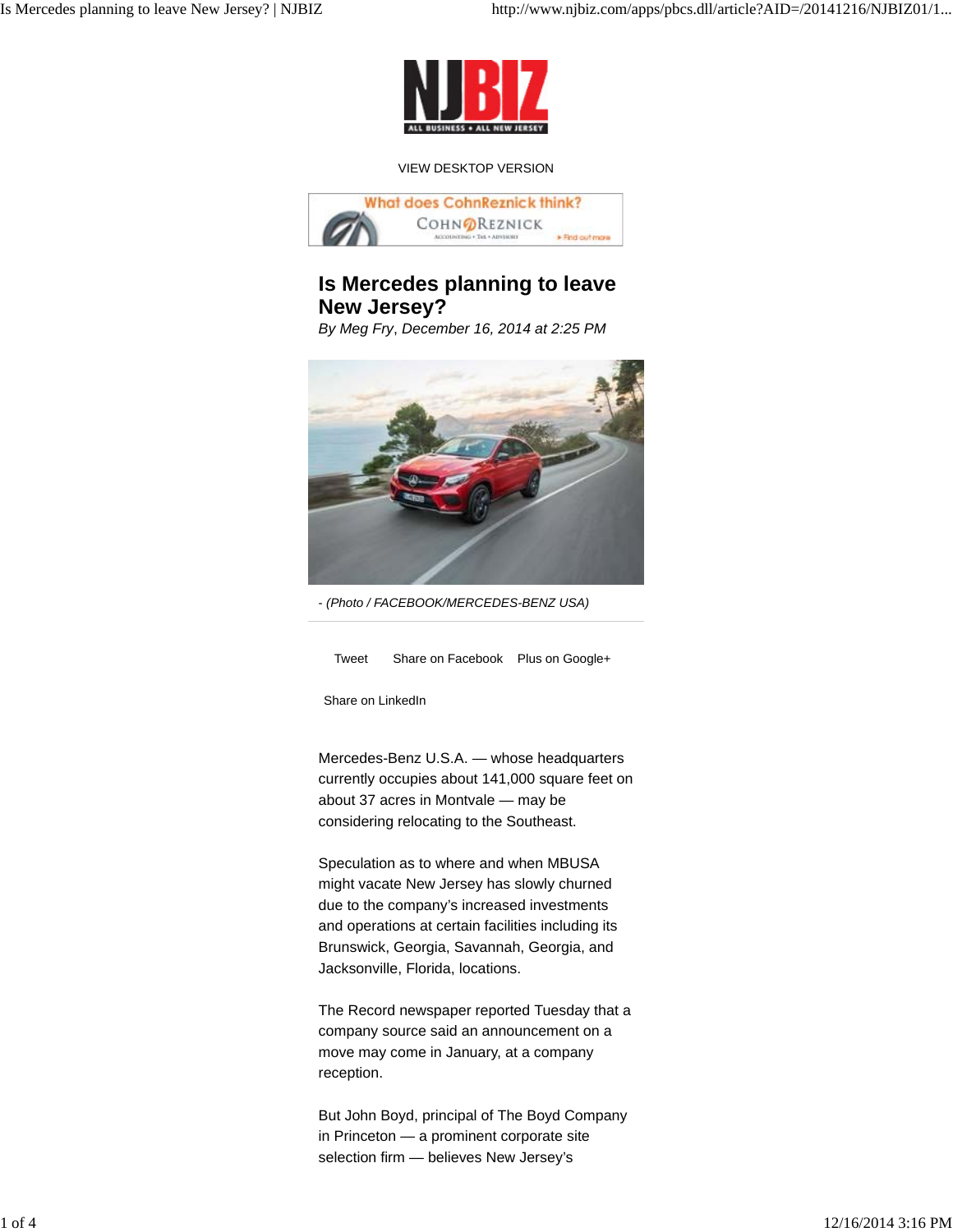re-evaluation of its Grow N.J. Assistance Program may help to convince the German luxury automaker to stay put.

"This is the buzz right now — it's not a done deal. But there are a lot of behind-the-scenes negotiations going on," Boyd said.

### **Click here to subscribe to the NJBIZ e-newsletters**

"New Jersey's incentives — which have been very successful in recent years — have been put to the test as to whether they can maintain Mercedes-Benz's headquarters here or not. This comes at a time when New Jersey and Gov. Chris Christie have reformulated the state's incentives package to make it more compelling for companies to stay in New Jersey despite its higher operating costs."

The Economic Development Agency, however, has confirmed that MBUSA has not yet submitted an application.

"Some companies do not choose to go through the very public vetting process — especially overseas-based corporations that don't wish to go through the public opening of their books and making commitments to certain job creation goals," Boyd said.

"I'm sure New Jersey is doing everything it can behind-the-scenes to present its case and retain this very high-profile corporate player."

As competing automakers such as Nissan, Toyota, Kia and Volkswagen have built lower-cost plants in Southern states, the historic migration of the U.S. auto industry from the Midwest to the Southeast has become more apparent.

And Boyd says that sources in Atlanta have indicated the city is on the "short list" for Mercedes-Benz's supposed move.

"Atlanta has done very well in attracting industry with its pro-business governor and high-profile mayor," Boyd said.

"Also, one of the trump cards Atlanta brings to the table is its international airport — the busiest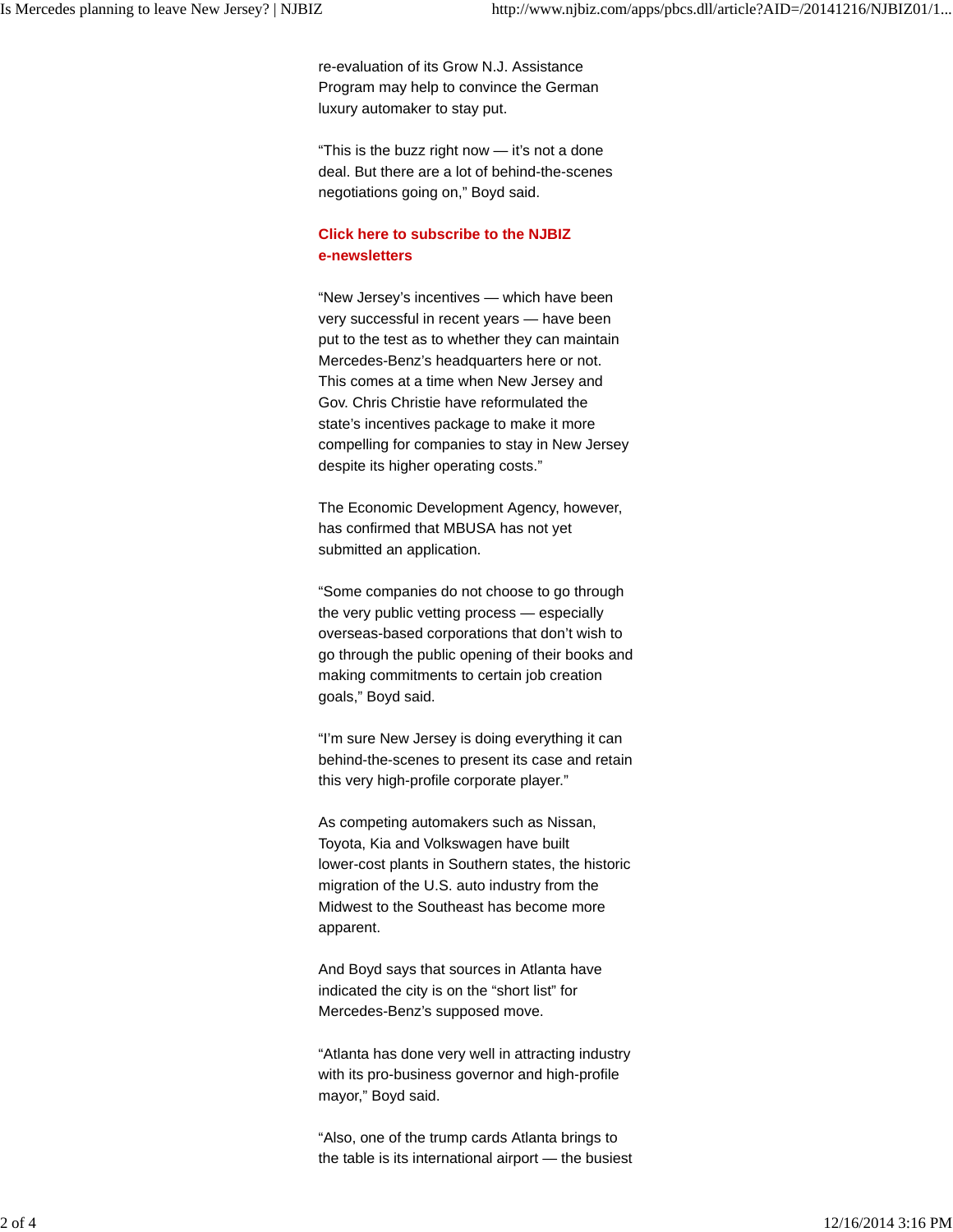airport in the U.S., with superior connections to overseas markets."

Spokesman Rob Moran said that MBUSA has not made any announcement on the subject.

"As a matter of policy, the company does not comment on rumor or speculation," Moran said.

Montvale officials had not been informed of any plans by MBUSA to leave, according to The Record.

"I will have to reserve comment, as I have not been notified by anyone at Mercedes about a move, not that they have any obligation to do so," Mayor Roger Fyfe told the newspaper. "I will be meeting with some representatives from Mercedes as I do from time to time, and I'm sure that will be among the topics discussed."

Currently employing more than 500 in New Jersey, MBUSA is responsible for the distribution and marketing of Mercedes-Benz, smart, and Sprinter products in the United States.

ALSO ON NJBIZ:

**Cushman & Wakefield to acquire regional investment sales firm Massey Knakal**

**Former Genova Burns name partner joins established firm**

**NJBIZ presents the 24 Lists of Christmas, Day 15: Top Hospitals**

Tweet Share on Facebook Plus on Google+

Share on LinkedIn

Back to NJBIZ Mobile Home

# **FEATURED STORIES**